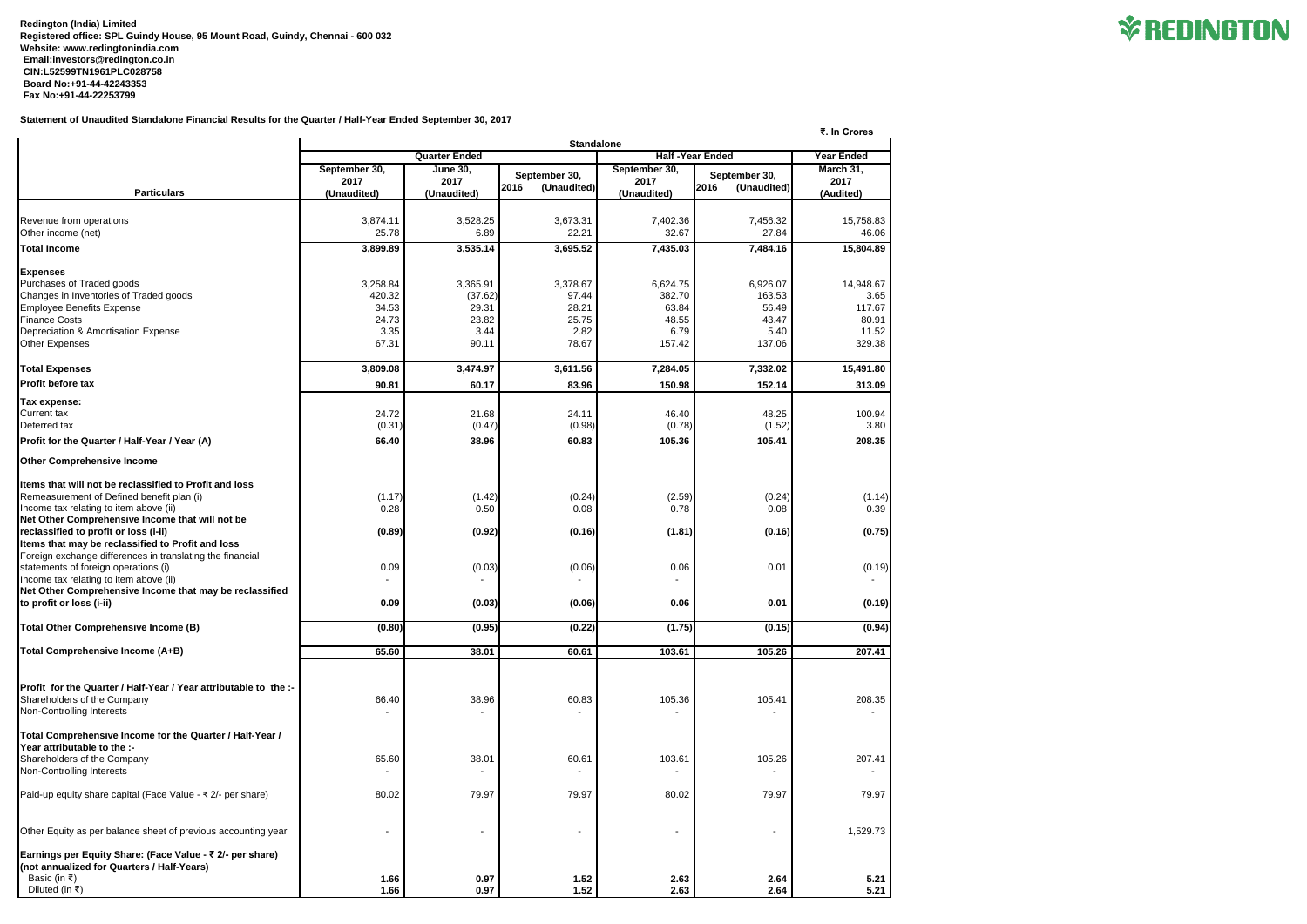**Redington (India) Limited Registered office: SPL Guindy House, 95 Mount Road, Guindy, Chennai - 600 032 Website: [www.redingtonindia.com](http://www.redingtonindia.com) [Email:investors@redington.co.in](mailto:Email:investors@redington.co.in) CIN:L52599TN1961PLC028758 Board No:+91-44-42243353 Fax No:+91-44-22253799**

## **Statement of Unaudited Consolidated Financial Results for the Quarter / Half-Year Ended September 30, 2017**

|                                                                  |               | ₹. In Crores<br><b>Consolidated</b> |               |                        |               |                   |
|------------------------------------------------------------------|---------------|-------------------------------------|---------------|------------------------|---------------|-------------------|
|                                                                  |               | <b>Quarter Ended</b>                |               | <b>Half-Year Ended</b> |               | <b>Year Ended</b> |
|                                                                  | September 30, | <b>June 30,</b>                     | September 30, | September 30,          | September 30, | March 31,         |
|                                                                  | 2017          | 2017                                | 2016          | 2017                   | 2016          | 2017              |
| <b>Particulars</b>                                               | (Unaudited)   | (Unaudited)                         | (Unaudited)   | (Unaudited)            | (Unaudited)   | (Audited)         |
|                                                                  |               |                                     |               |                        |               |                   |
| Revenue from operations                                          | 10,544.07     | 9,872.90                            | 9,725.28      | 20,416.97              | 19,358.68     | 41,114.65         |
| Other income (net)                                               | 7.77          | 7.85                                | 6.60          | 15.62                  | 14.20         | 41.39             |
| Total Income                                                     | 10,551.84     | 9,880.75                            | 9,731.88      | 20,432.59              | 19,372.88     | 41,156.04         |
| <b>Expenses</b>                                                  |               |                                     |               |                        |               |                   |
| Purchases of Traded goods                                        | 9,394.76      | 9,300.30                            | 8,627.53      | 18,695.06              | 17,570.83     | 38,404.38         |
| Changes in Inventories of Traded goods                           | 551.29        | 13.00                               | 566.47        | 564.29                 | 742.97        | 393.59            |
| <b>Employee Benefits Expense</b>                                 | 165.97        | 152.00                              | 153.40        | 317.97                 | 306.30        | 627.25            |
| <b>Finance Costs</b>                                             | 39.23         | 41.50                               | 46.88         | 80.73                  | 84.38         | 157.03            |
| Depreciation & Amortisation Expense                              | 14.16         | 13.90                               | 13.41         | 28.06                  | 26.71         | 54.68             |
| <b>Other Expenses</b>                                            | 233.74        | 231.45                              | 187.93        | 465.19                 | 373.43        | 864.60            |
| <b>Total Expenses</b>                                            | 10,399.15     | 9,752.15                            | 9,595.62      | 20,151.30              | 19,104.62     | 40,501.53         |
| <b>Profit before tax</b>                                         | 152.69        | 128.60                              | 136.26        | 281.29                 | 268.26        | 654.51            |
| Tax expense:                                                     |               |                                     |               |                        |               |                   |
| <b>Current tax</b>                                               | 35.86         | 31.70                               | 34.45         | 67.56                  | 68.95         | 171.34            |
| Deferred tax                                                     | 1.31          | (2.40)                              | 1.37          | (1.09)                 | 1.67          | 6.43              |
| Profit for the Quarter / Half-Year / Year (A)                    | 115.52        | 99.30                               | 100.44        | 214.82                 | 197.64        | 476.74            |
| <b>Other Comprehensive Income</b>                                |               |                                     |               |                        |               |                   |
| Items that will not be reclassified to Profit and loss           |               |                                     |               |                        |               |                   |
| Remeasurement of Defined benefit plan (i)                        | (1.93)        | (1.70)                              | 0.03          | (3.63)                 | (0.47)        | (1.59)            |
| Income tax relating to item above (ii)                           | 0.55          | 0.60                                | 0.06          | 1.15                   | 0.16          | 0.55              |
| Net Other Comprehensive Income that will not be                  |               |                                     |               |                        |               |                   |
| reclassified to profit or loss (i-ii)                            | (1.38)        | (1.10)                              | 0.09          | (2.48)                 | (0.31)        | (1.04)            |
| Items that may be reclassified to Profit and loss                |               |                                     |               |                        |               |                   |
| Foreign exchange differences in translating the financial        |               |                                     |               |                        |               |                   |
| statements of foreign operations (i)                             | 22.77         | (7.10)                              | (28.82)       | 15.67                  | 5.68          | (68.48)           |
| Income tax relating to item above (ii)                           |               |                                     |               |                        |               |                   |
| Net Other Comprehensive Income that may be reclassified          |               |                                     |               |                        |               |                   |
| to profit or loss (i-ii)                                         | 22.77         | (7.10)                              | (28.82)       | 15.67                  | 5.68          | (68.48)           |
| <b>Total Other Comprehensive Income (B)</b>                      | 21.39         | (8.20)                              | (28.73)       | 13.19                  | 5.37          | (69.52)           |
| Total Comprehensive Income (A+B)                                 | 136.91        | 91.10                               | 71.71         | 228.01                 | 203.01        | 407.22            |
|                                                                  |               |                                     |               |                        |               |                   |
| Profit for the Quarter / Half-Year / Year attributable to the :- |               |                                     |               |                        |               |                   |
| Shareholders of the Company                                      | 112.57        | 98.40                               | 100.19        | 210.97                 | 193.29        | 464.22            |
| Non-Controlling Interests                                        | 2.95          | 0.90                                | 0.25          | 3.85                   | 4.35          | 12.52             |
| Total Comprehensive Income for the Quarter / Half-Year /         |               |                                     |               |                        |               |                   |
| Year attributable to the :-                                      |               |                                     |               |                        |               |                   |
| Shareholders of the Company                                      | 133.96        | 90.20                               | 71.46         | 224.16                 | 198.66        | 394.70            |
| Non-Controlling Interests                                        | 2.95          | 0.90                                | 0.25          | 3.85                   | 4.35          | 12.52             |
|                                                                  |               |                                     |               |                        |               |                   |
| Paid-up equity share capital (Face Value - ₹ 2/- per share)      | 80.02         | 79.97                               | 79.97         | 80.02                  | 79.97         | 79.97             |
| Other Equity as per balance sheet of previous accounting year    |               | $\overline{\phantom{a}}$            |               |                        |               | 3,067.93          |
| Earnings per Equity Share: (Face Value - ₹ 2/- per share)        |               |                                     |               |                        |               |                   |
| (not annualized for Quarters / Half-Years)                       |               |                                     |               |                        |               |                   |
| Basic (in ₹)                                                     | 2.81          | 2.46                                | 2.51          | 5.28                   | 4.83          | 11.61             |
| Diluted (in ₹)                                                   | 2.81          | 2.46                                | 2.51          | 5.27                   | 4.83          | 11.61             |